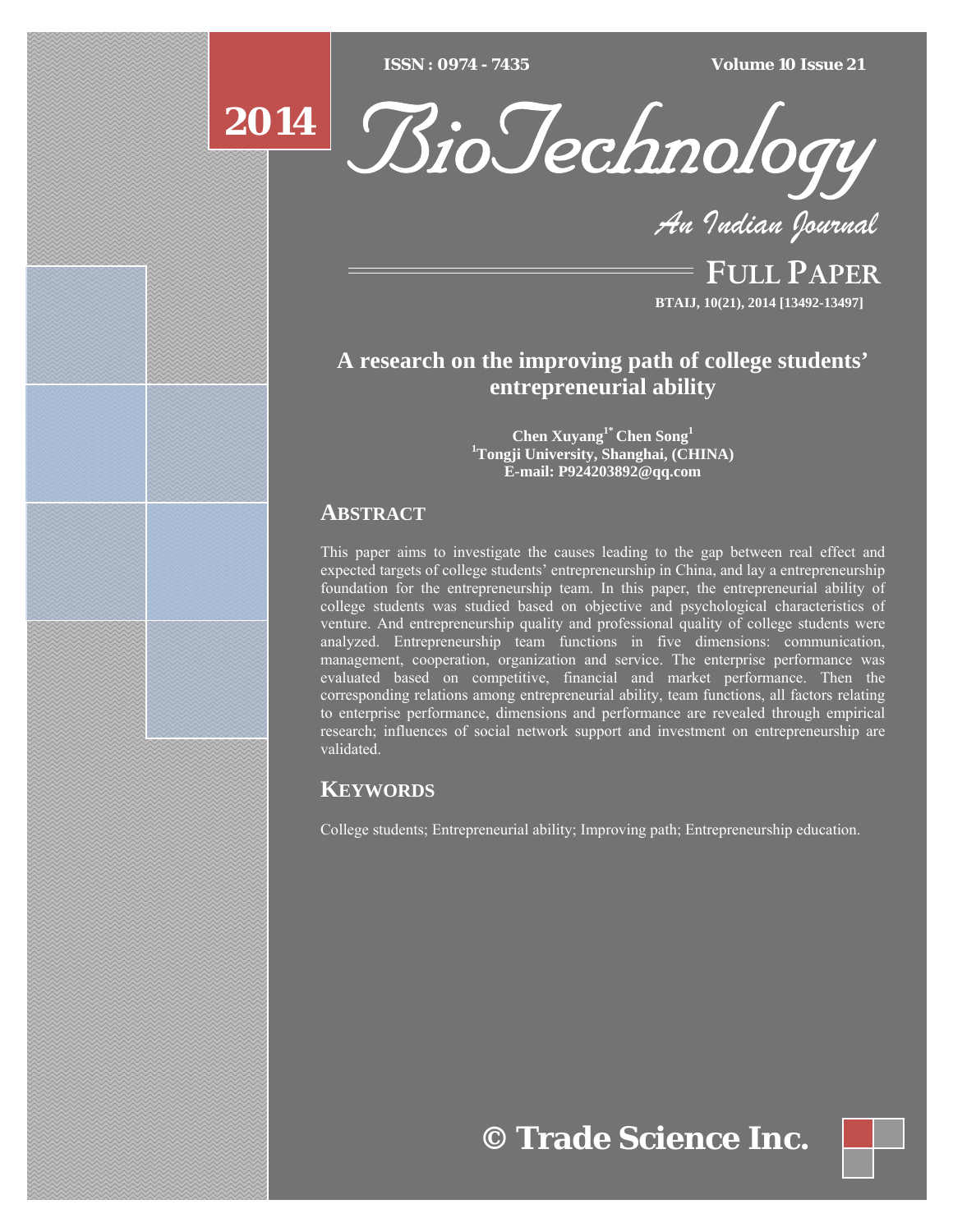#### **RESEARCH BACKGROUND**

 With the rapid economic growth and social progress, talents with innovative spirit and entrepreneurial ability are increasingly needed in order to constantly deepen economic restructuring and realize the stable transition from old enterprises to new ones. Recently, many college students choose make entrepreneurship, but it remains to be a great challenge. According to the statistics, the success rate of entrepreneurship is lower than 30%, even much lower than common enterprise. Nonetheless, numerous private entrepreneurs in China succeed given the unfavorable external environment, lack of fund and insufficient policy support. The key to success lies in their internal entrepreneurship spirit which results from the constant enrichment and improvement of personal entrepreneurial ability. Thus, excellent entrepreneurship quality and ability are indispensable if college students attempt to succeed in venture.

 Most of previous literatures focus on the phenomenon and problems on entrepreneurship education of college students, especially entrepreneurial ability. However, rare systematical theoretical research and analysis on college students' entrepreneurship have been conducted. Based on the phenomenon abovementioned, in the paper, the concept and connotation of college students' entrepreneurial ability were described from the view of entrepreneurship education in China. Key factors relating to entrepreneurial ability were obtained, and the corresponding relations among them were found out through empirical research. Finally, this research provides relevant theoretical support and policy suggestions to improve college students' entrepreneurial ability.

#### **LITERATURE REVIEW**

 The scholars in western countries conducted early researches on entrepreneurship and entrepreneurial ability and achieved lots of theoretical results in terms of economics, psychology, management science and sociology. For instance, Markman and Baron**[1]** proposed an individual entrepreneurship matching model and pointed out that the more the individual characteristics match to the requirements for the entrepreneur, the more likely to be succeed. Roth (1966)**[2]** put forward that people's perception concerning their control capability over things in life directly influences their understanding about major events, attitudes towards life and action features in work. Casson (1982)<sup>[3]</sup> thought that the successful entrepreneurs are characterized by risk-taking ability, innovation, the ability of coping with market changes, as well as cooperation and innovative skills on enterprise management. Jean-Baptiste (2001)**[4]** believed that a successful entrepreneur has a good judgment, willpower, extensive knowledge, and excellent management skills. According to Schumpeter, entrepreneurs need to make innovations and innovatively combine various production factors. Drucker (2007)**[5]**pointed out that entrepreneurial ability and spirit can be learned and cultivated. Stevenson et al. (1989)<sup>[6]</sup> thought that the focus of entrepreneurship is virtually management. Baron and Markman (2000)**[7]** held that successful entrepreneurs are able to effectively utilize social relations and resources. Bruderl & Preisendorfer (1998)**[8]** described that entrepreneurs with management experiences can enable an emerging enterprise to better survive in the first three years. Politis (2008)<sup>[9]</sup> discussed the impacts of entrepreneurship experience on results variables such as overcoming new shortfalls, causal attributions, and attitudes towards failure. Martin &Smith (2010)**[10]** explained that previous entrepreneurship knowledge and continuous learning play important roles in improving entrepreneurial ability; they constructed a concept model concerning four factors which are experience, learning, knowledge and enterprise performance. Holt (1997)<sup>[11]</sup>compared differences in entrepreneurship caused by varied cultures and values between Chinese entrepreneurs and their counterparts in USA based on a research of over 200 Chinese and American entrepreneurs either.

 Chinese scholars have paid increasing attention to entrepreneurship education as well as theory and practice on improving entrepreneurial ability in recent years. For instance, Tang Jing and Jiang Yanfu (2008)**[12]** thought that entrepreneurship is a concept involving two orders and six dimensions. The first order describe abilities of opportunity identification and development in addition to management ability; the second order consists of strategic ability, social relationship and commitment ability; besides, they verified the reliability and effectiveness of the concept on entrepreneurial ability through an empirical study. Feng Jie (2010)<sup>[13]</sup> analyzed the qualities that entrepreneurs should have, including thinking, professional quality, physical fitness and entrepreneurship. Huang Junling (2011)**[14]** constructed a model of entrepreneurship factors for talents and put forth that entrepreneurial ability and entrepreneurship quality are the most important among various factors. Yu Lan (2011**[15]**) analyzed that personal quality plays the most significant role among various influences through the index system of entrepreneurship influences and analytic hierarchy process. Ling Zhixiong (2012)**[16]** analyzed the constrains on the success of college students' entrepreneurship based on the McKinsey 7-S model system and concluded that it is essential to improve technology core competitiveness of venture. Mang Jun  $(2012)^{[17]}$ described the entrepreneurial model as a process which varies according to the learning curve of entrepreneurs and external circumstance changes. Xiao Lu and Fan Ming (2013)**[18]** revealed that the strong survival motivation is one of the most important reasons leading to low success rate of college students' venture. Zhou Chun and Wang Feng (2013)**[19]** proposed that college students are challenged by many obstacles in venture, such as weak awareness of venture, insufficient abilities and skills as well as unfavorable environment. Xiang Hui and Lei Jiasu (2014)**[20]** established the ISO model related to generalized entrepreneurial attitudes, personal background and entrepreneurial intention by conducting a research on how entrepreneurship education impacts college students' entrepreneurial intention. Wang Hui (2014)**[21]** described that policy support for entrepreneurship greatly impacts college students' venture. Gao Guijuan and Su Yang (2014)**[22]** discovered that the entrepreneurial ability varies among college students in different disciplines and universities; however, the influence of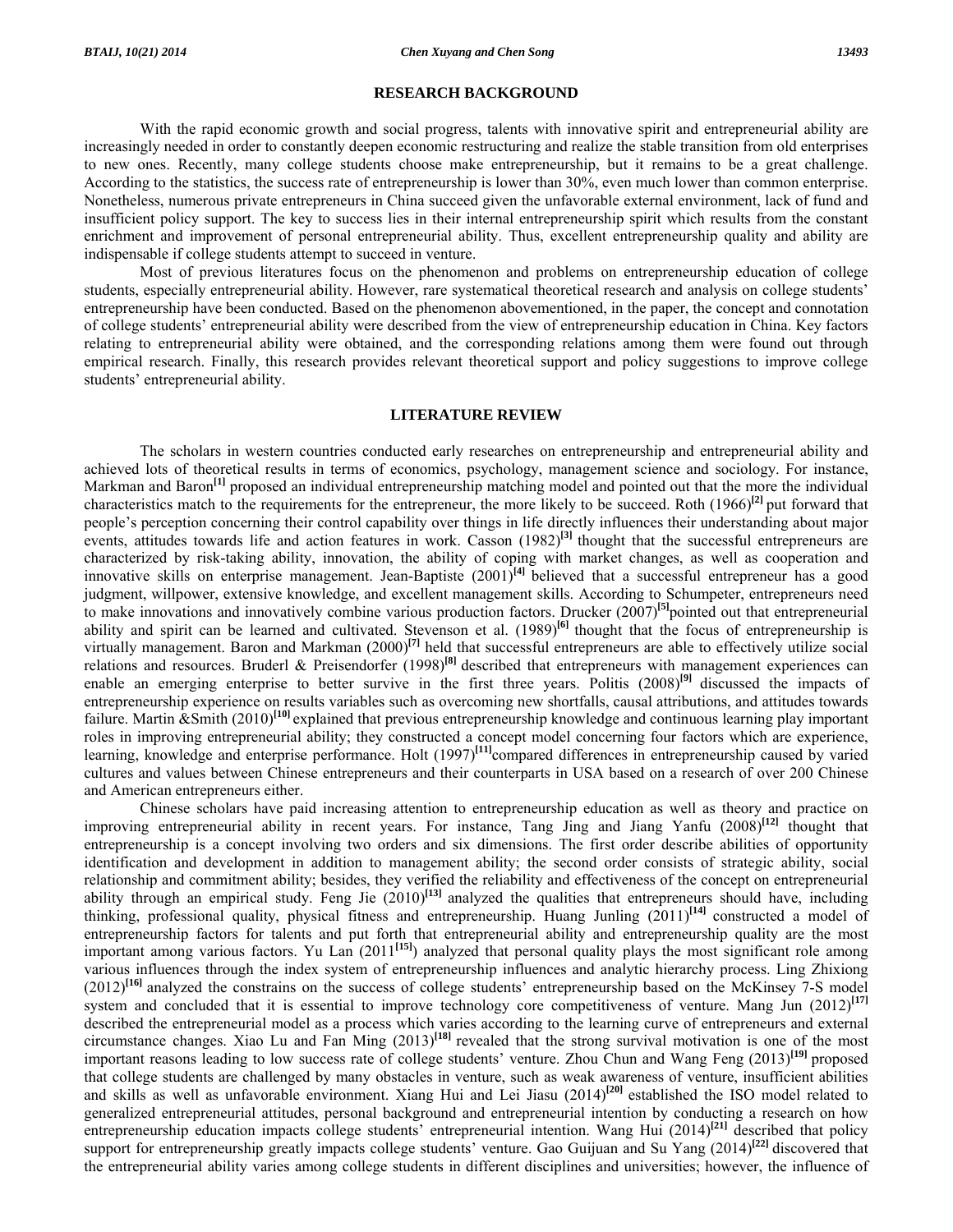entrepreneurship education on entrepreneurial ability is less obvious. Wu Chengcheng (2014)**[23]** studied the impact of entrepreneurial motivation on entrepreneurial ability based on the Multidimensional-Multi attribution Causality Scale and questionnaires on entrepreneurial motivation and entrepreneurial ability; it indicated that attributions and entrepreneurial motivation of college students significantly influence their entrepreneurial ability.

 To sum up, concerning venture, the scholars world widely focus on different qualities and abilities in research, however a systematic summary of comprehensive abilities has rarely been conducted. It is difficult to find effective approaches to facilitate the success of entrepreneurs. Moreover, researches on improving entrepreneurial ability of entrepreneurs have rarely been reported. Influences proposed by existing researches on entrepreneurial ability show less quantitative, intuitive and visual standards.

# **MODEL CONSTRUCTION AND RESEARCH HYPOTHESIS**

 Chen constructed a structure model that classifies entrepreneurial ability into five factors which are market, innovation, management, risk-taking and financial control based on the existing theories. Man *et al.* divided entrepreneurial ability into six dimensions:the abilities of opportunity identification and development, relation concept, organization, strategy and commitment. According to De Noble's view, entrepreneurial ability contains six dimensions<sup>[24]</sup>: skills on management of risk and uncertainty, innovation and product development, the management of social relations, opportunity identification handling and allocating key resources, and creating and maintaining an innovative culture. Tang Jing and Jiang Yanfu put forth that the dimension model of entrepreneurial ability can be constructed based on six indexes which refer to the abilities of opportunity identification, opportunity development, organization and management strategy, relation, and commitment.

 According to the literatures abovementioned, existing researches on entrepreneurial ability constitution models and later practice, the dimensions selected by those models are not comprehensive. Improvement of college students' entrepreneurial ability has been few studied. There is little research on the improvement of college students' entrepreneurship and entrepreneurial ability. This paper mainly studies college students' individual entrepreneurial ability and the entrepreneurship factors. Meanwhile, the influences of their interaction on entrepreneurship performance are analyzed. Furthermore, the influence of objective factors such as entrepreneurship project and social network support on entrepreneurship performance is studied. Finally, analysis dimensions of college students' entrepreneurial ability, and quality, as well as professional quality are put forward. Intermediary variables such as entrepreneurship team and performance which directly influence entrepreneurial ability are introduced except for adjusting variable-social network. Firstly, the paper discusses the way how entrepreneurial ability influences the final entrepreneurship performance through entrepreneurship team; then, the relationship among various factors concerning entrepreneurial ability and the influence degree are analyzed; at last, the intermediary and adjusting functions of entrepreneurship team and social network are analyzed respectively. The following entrepreneurial ability and performance model (Figure 1) is constructed based on the above research methods existing literatures and relevant theories.



**TABLE 1: Entrepreneurial ability-performance model** 

 College students' entrepreneurial ability is analyzed based on entrepreneurship quality and professional quality. Entrepreneurship team and social network presents intermediary and adjusting variable respectively. Then, the influence of personal factors on entrepreneurship performance is discussed and hypotheses are proposed as follows,

Hypothesis 1: Entrepreneurial ability significantly influences entrepreneurship performance.

 Hypothesis 2: Entrepreneurship team acts as intermediary variable between entrepreneurial ability and entrepreneurship performance to some extent.

 Hypothesis 3: Entrepreneurship project and social network support serve as adjusting variables to some degree in the influence route of entrepreneurial ability on entrepreneurship performance.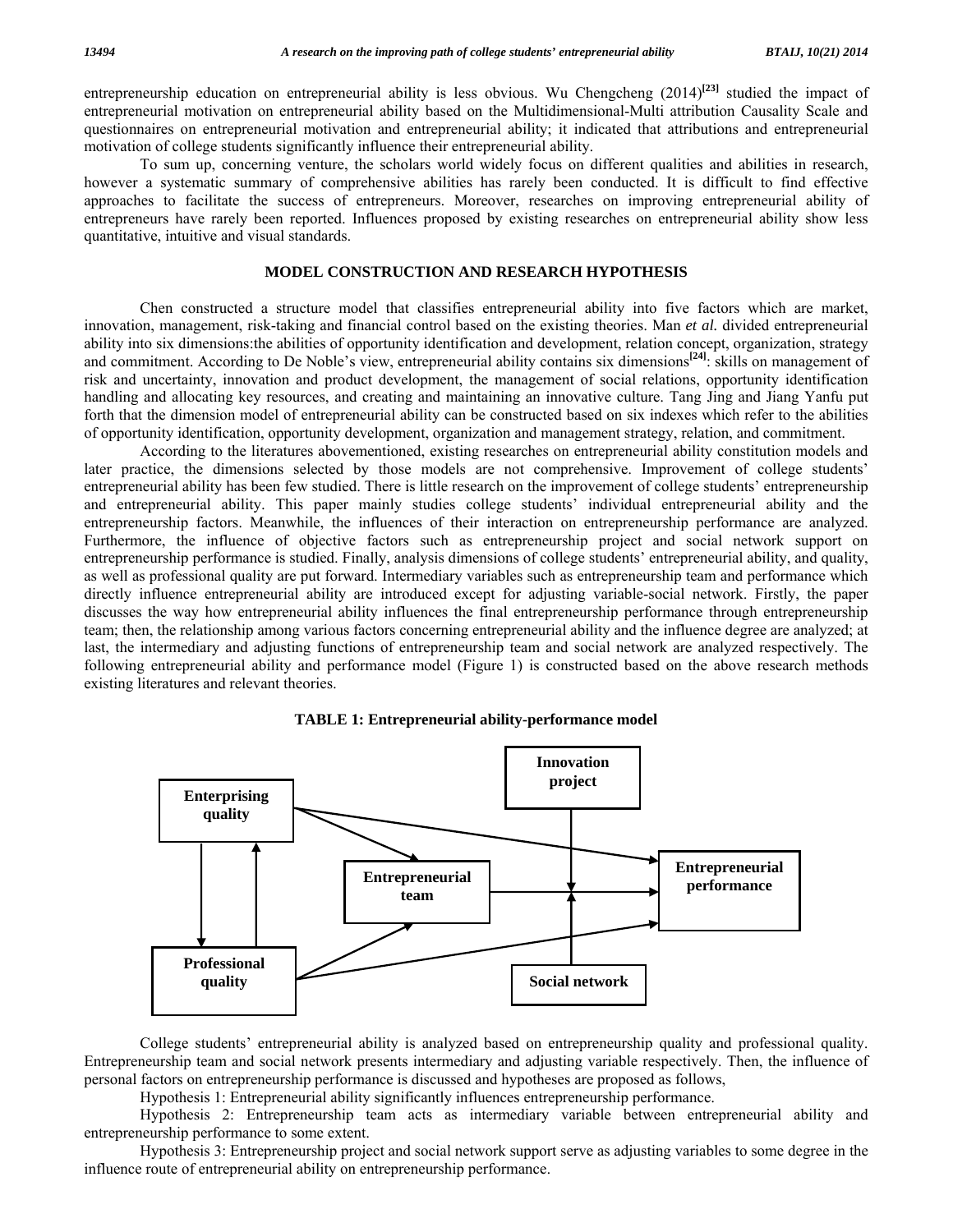#### **RESEARCH METHODS**

#### **Samples and data acquisition**

 This paper is conducted based on a pre-investigation on a certain science and technology pioneer park, and enlightenment pioneer park. A total of 150 questionnaires were distributed. The authors collected 124 ones, including 94 effective ones. The return rate was 82. 7%. The reliability and validity of the survey scale were assessed after the data sorting and input. To improve the accurateness and effectiveness of the scale as much as possible, the dimensions of entrepreneurial ability theory were revised according to the data analysis.

 Questionnaires were distributed and the data collected in Hefei, Nanjing, Shanghai, Wenzhou and other regions successively according to the revised scale. A total of 950 copies were distributed. Among which, 776 ones were collected, including 705 effective ones, showing a return rate of 81. 7%. Following sample interviews indicated that the reasons why some questionnaires were not returned lies in that questions were too many to be answered and some people were not willing to participate in this activity.

# **Questionnaire design**

 Based on the above hypotheses, the reasonable variable and dimensions are acquired. Then, the research scale on college students' entrepreneurship was designed based on the principle of questions which should be concise, accurate without misleading, sensitive and ambiguous. The structural research questionnaire was designed according to Likert scale. The corresponding data were collected through the subjective measurement. In the research, the results of the subjective and objective measurement show strong positive correlation. Thus, using the subjective measurement index is feasible if objective data are unavailable. Subjective measurement is also effective if the design of questionnaire is scientific and the research procedure is performed rational.25 26 on this basis, an empirical study was conducted through the path analysis model: 1) choosing variables and establishing a causal model; 2) testing hypothesis; 3) estimating parameters; 4) evaluating the causal model.

# **Variables measurement and verification of the reliability and validity**

 Data acquisition in this paper was conducted in four stages so as to avoid homology variance. Two dimensions of entrepreneurial ability refer to professional quality and entrepreneurship quality:the former includes theoretical knowledge, practice ability and learning ability and the later consist of innovation ability, entrepreneurship spirit, entrepreneurial intention, diligence, perseverance, responsibility and tenacity. Respective reliability coefficient is tested through Reliability Coefficient Alpha.

 The two dimensions subscales of entrepreneurial ability is greater than 0.7. Considering the large number of questions involving each dimension, the reliability coefficient for the scale of professional quality and entrepreneurship quality is acceptable.

 The validity analysis scales refer to the relevant scales in two Works: The construction of the universality scale for Chinese entrepreneurs by Wu Yihui, in College of Management, National Taiwan University and The research on relations among shared values of senior management team, conflict process and enterprise performance, a doctoral dissertation by Fang Haiying in South China University of Technology. Due to the research length limits, this paper no longer list tables.

 The two comparison abstract tables show that the freedom difference between the two models is 1. Both Chi-square difference and the significance test probability reach a significant level (0.05). Thus, the discriminating validity of the two potential dimensions is satisfactory.

# **EMPIRICAL RESULTS**

# **The whole theory model and fitting results**

 The reliability and validity of variables in the research sample are in an acceptable level. Then, the comprehensive interaction among these variables were analyzed by applying SEM. Using the statistical tool (AMOS20. 0), path analysis result based on investigation data is obtained. Entrepreneurship quality and professional quality of college students influence entrepreneurship performance through functioning in the entrepreneurship team. And entrepreneurship team and social network serve as support and adjustment factors.

 In the model, the direct influences of entrepreneurship quality, professional quality on entrepreneurship performance corresponds to the hypothesis 1; the function the intermediary variable between entrepreneurial ability and entrepreneurship performance in entrepreneurship team corresponds to the hypothesis 2; the mediation role of mediation variables corresponds to the hypothesis 3. The model inspects two mediation variables: social network support and investment

 In this paper, independent variables are professional quality and entrepreneurship quality; while intermediary variables refer to team communication, management, cooperation, organization and service. Relevant data analysis is shown in the TABLE 2.

The result indicates that independent variables have significant effect on intermediary variables: the entrepreneurial ability of entrepreneurs significantly affects the function of the entrepreneurship team. Compared to the professional quality, the entrepreneurship team function is more in the influence path of entrepreneurship quality on entrepreneurship performance. All of the indexes mentioned are basically within acceptable limits. And every structural equation model has a high fitting degree.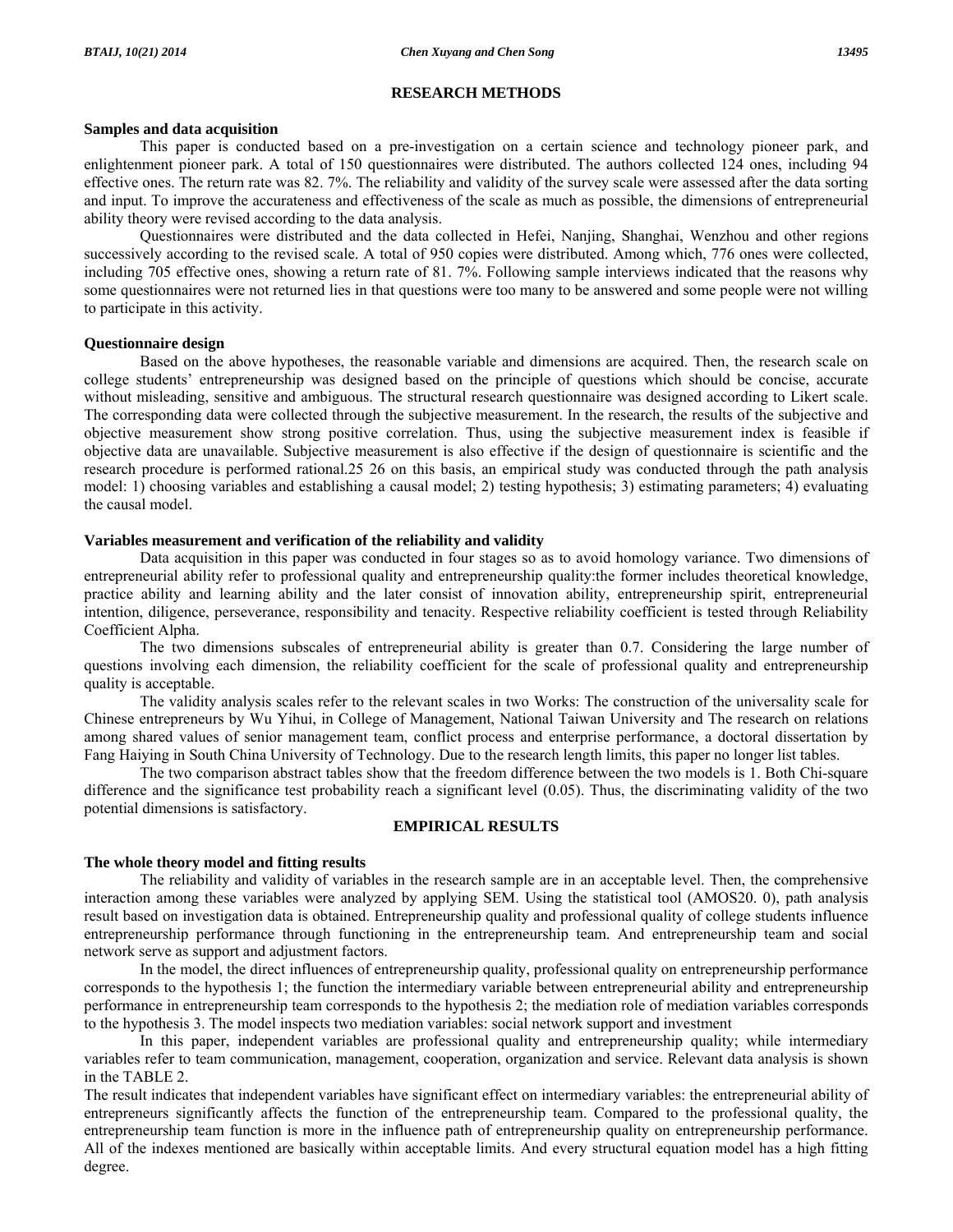|                              |                         |                                 | <b>Estimate</b> | S.E.  | C.R.   | ${\bf P}$ | Label |
|------------------------------|-------------------------|---------------------------------|-----------------|-------|--------|-----------|-------|
| Team (Communication)         | $\leftarrow$            | Professional Quality            | 0.307           | 0.232 | 1.323  | 0.186     |       |
| Team (Management)            | <---                    | Professional Quality            | 0.207           | 0.136 | 1.522  | 0.128     |       |
| Team (Cooperation)           | <---                    | Professional Quality            | 0.095           | 0.027 | 3.481  | ***       |       |
| Team (Organize)              | <---                    | Professional Quality            | 0.465           | 0.436 | 1.067  | 0.287     |       |
| Team (Service)               | <---                    | Professional Quality            | 0.368           | 0.336 | 1.095  | 0.274     |       |
| <b>Financial Performance</b> | $\leftarrow$ --         | Professional Quality            | 0.386           | 0.254 | 1.520  | 0.129     |       |
| Market Performance           | $\leftarrow$ --         | Professional Quality            | 0.402           | 0.243 | 1.654  | 0.099     |       |
| Competitive Performance      | <---                    | Professional Quality            | 0.346           | 0.224 | 1.545  | 0.123     |       |
| Team (Communication)         | $\leftarrow$ --         | <b>Entrepreneurship Quality</b> | 0.203           | 0.056 | 3.660  | ***       |       |
| Team (Management)            | $\leftarrow$            | <b>Entrepreneurship Quality</b> | 0.863           | 0.063 | 13.728 | ***       |       |
| Team (Cooperation)           | <---                    | <b>Entrepreneurship Quality</b> | 0.582           | 0.04  | 14.713 | ***       |       |
| Team (Organize)              | <---                    | Entrepreneurship Quality        | 0.564           | 0.05  | 11.190 | ***       |       |
| Team (Service)               | <---                    | <b>Entrepreneurship Quality</b> | 0.207           | 0.054 | 3.841  | ***       |       |
| <b>Financial Performance</b> | <---                    | <b>Entrepreneurship Quality</b> | 0.846           | 0.432 | 1.958  | 0.051     |       |
| Market Performance           | <---                    | <b>Entrepreneurship Quality</b> | 0.903           | 0.503 | 1.795  | 0.073     |       |
| Competitive Performance      | <---                    | <b>Entrepreneurship Quality</b> | 0.784           | 0.386 | 2.031  | 0.043     |       |
| <b>Financial Performance</b> | $\leftarrow$            | Team (Communication)            | 0.693           | 0.382 | 1.814  | 0.070     |       |
| Market Performance           | <---                    | Team (Communication)            | 4.168           | 1.128 | 3.697  | ***       |       |
| Competitive Performance      | <---                    | Team (Communication)            | 2.253           | 0.639 | 3.528  | ***       |       |
| <b>Financial Performance</b> | <---                    | Team (Management)               | 6.284           | 1.699 | 3.699  | ***       |       |
| Market Performance           | <---                    | Team (Management)               | 4.998           | 1.341 | 3.726  | ***       |       |
| Competitive Performance      | $\leftarrow$            | Team (Management)               | 1.577           | 0.472 | 3.341  | $***$     |       |
| <b>Financial Performance</b> | $\leftarrow$ --         | Team (Cooperation)              | 0.847           | 0.432 | 1.961  | 0.050     |       |
| Market Performance           | <---                    | Team (Cooperation)              | 0.654           | 0.047 | 13.864 | ***       |       |
| Competitive Performance      | $\operatorname{\!<\!}-$ | Team (Cooperation)              | 0.739           | 0.042 | 17.455 | ***       |       |
| <b>Financial Performance</b> | $\leftarrow$ --         | Team (Organize)                 | 0.622           | 0.04  | 15.378 | ***       |       |
| Market Performance           | <---                    | Team (Organize)                 | 0.25            | 0.071 | 3.521  | 0.000     |       |
| Competitive Performance      | <--->                   | Team (Organize)                 | 0.744           | 0.044 | 16.735 | ***       |       |
| <b>Financial Performance</b> | $\leftarrow$ --         | Team (Service)                  | 0.436           | 0.239 | 1.824  | 0.069     |       |
| Market Performance           | <---                    | Team (Service)                  | 0.584           | 0.325 | 1.797  | 0.073     |       |
| Competitive Performance      | <---                    | Team (Service)                  | 0.25            | 0.071 | 3.527  | ***       |       |

#### **Test results of hypotheses**

 In this paper, the independent variable is entrepreneurial ability while the dependent variable refers to enterprise performance. TABLE 1 shows the path analysis of the theoretical model through Amos20.0 by considering the independent, intermediary and dependent variable. The results in the lines 6 to 8 and 14 to 16 reveal the influencing coefficient and significance of the independent variable to the dependent variable.

 The table presents that the path coefficient of professional quality and entrepreneurship quality on financial, market and competitive performance of the enterprise are positives. Hypothesis 1 is not validated and tenable. The influence of the independent variable on enterprise performance is likely to be insignificant when entrepreneurship team, significantly correlated with the independent variable, is introduced. Professional quality, as an independent variable, remains significantly and positively correlated with team cooperation which is an intermediary variable. And entrepreneurship quality, as an independent variable has a significant influence on team communication, management, cooperation, organization and service. It shows that entrepreneurship team totally serves as the intermediary in the influence path of entrepreneurial ability for enterprise performance. Hence, hypothesis 2 is validated, and tenable. The difference (P (99.86.,89.42)=0.221>0.05) is calculated through analysis of the models of high and low social relation group. The success probability of entrepreneurship is higher when entrepreneurs receive more supports of social network. The regulation effects of investment projects and social network support in the model are comprehensively considered. It is assumed that hypothesis 3 is validated, and is tenable.